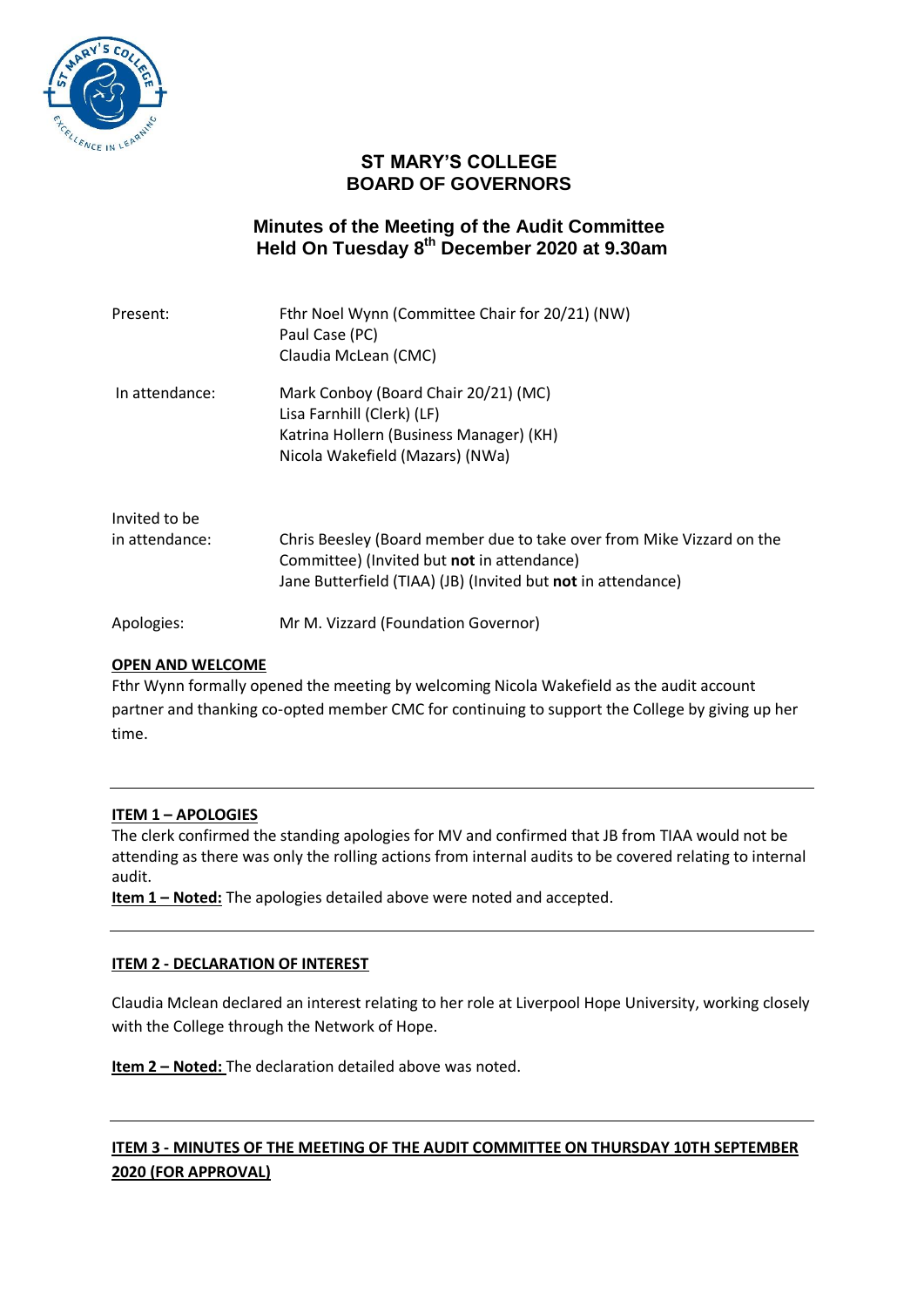**The chair asked** the Clerk if the minutes had been previously approved, with the clerk confirming that they were circulated after the meeting with no comments or corrections returned, with this being their first presentation for approval. With no further comments or questions, the minutes were approved.

**Item 3 – Approved:** The minutes of the meeting of the 10<sup>th</sup> September 2020 were approved as a true record of the meeting.

## **ITEM 4 - MATTER ARISING FROM THE MEETING OF THE AUDIT COMMITTEE ON THURSDAY 10TH SEPTEMBER**

The clerk confirmed that all actions were undertaken as detailed on the report, with the financial regulations and whistleblowing policy to be reviewed within the meeting under item 6. The clerk asked if any further matters were identified within the minutes, none were raised.

**Item 4 – Noted:** The committee noted the details of the report.

### **ITEM 5 – AUDIT COMMITTEE SELF-ASSESSMENT REPORT**

The clerk confirmed that following a review by the committee Chair, the document detailing the selfassessment had been circulated to members for comments ahead of inclusion in the papers. The clerk now asked for approval of the content to be included in the annual report of the Committee to be finanlised following the meeting. **A member asked** if under point 5, it should be 'Committee Chair approves the agendas' rather than 'approved' with the clerk considering the change in tense, however, concluding that as a reflection on the previous year, the tense was correct. With no further questions or comments, the self-assessment was approved for inclusion in the annual report of the Audit Committee.

**Item 5 - Approved**: The committee approved the self-assessment report

### **ITEM 6 - FINANCIAL REGULATIONS INCLUDING ANTI-FRAUD AND WHISTLEBLOWING**

KH highlighted the changes to the policy which included updating job roles to those now relevant within the staffing structure, noting that there had been an interim statement included in the previous year to redeploy responsibilities where posts were not filled.

**Item 6 - Approved**: The committee approved the policy for recommendation to the Board for approval.

# **ITEM 7 - REGULARITY SELF-ASSESSMENT QUESTIONNAIRE (RSAQ) INCLUDING COVID-19 SUPPLEMENTARY SHEET**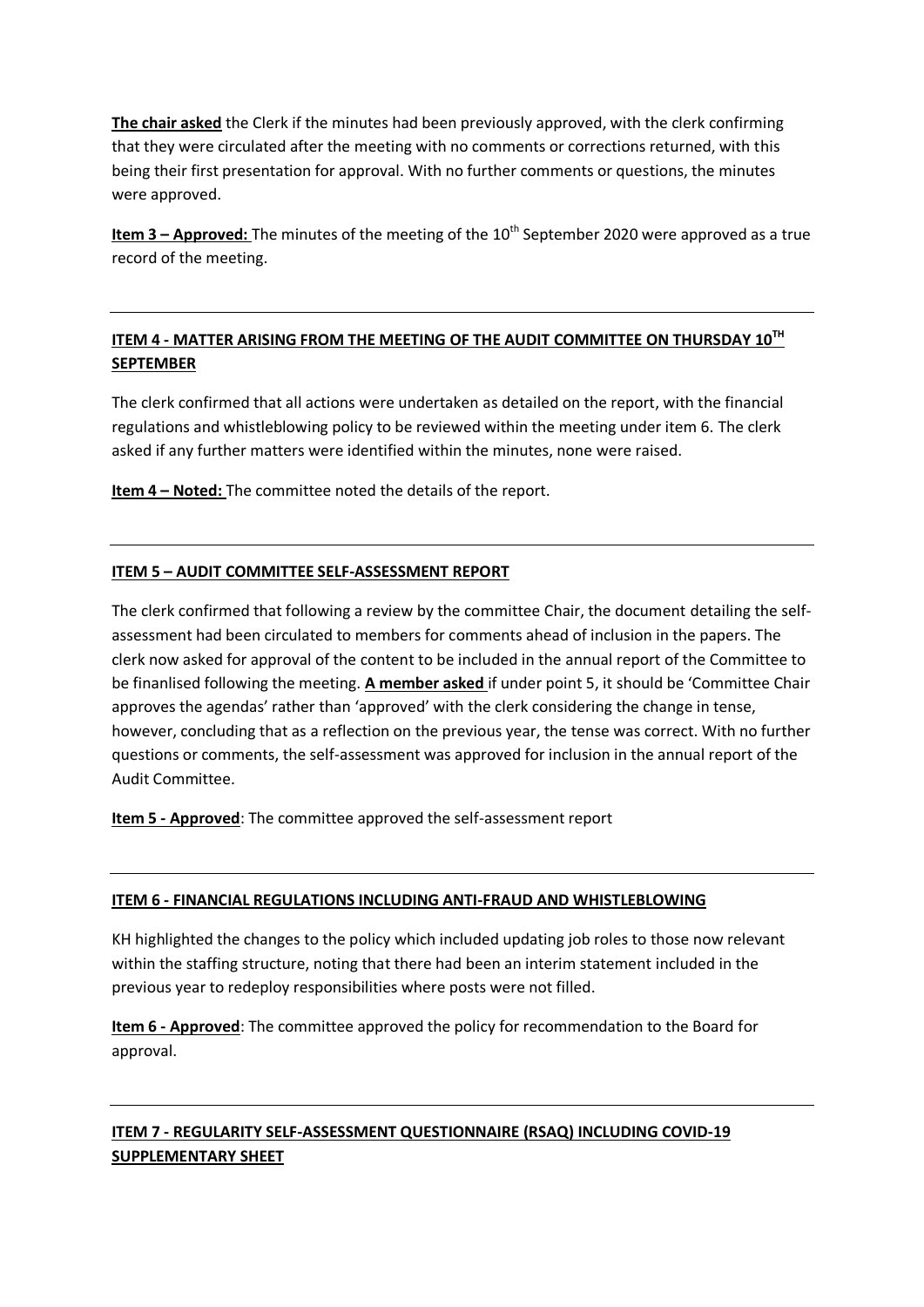The clerk highlighted the changes to the types of questions in the updated RSAQ, with KH confirming that there was now a requirement for detail rather than confirmation. The clerk highlighted how the frequency of meetings due to the financial position of the College and changing faith status had supported the compiling of evidence, which had been difficult for Colleges that had suspended meetings during the pandemic. **An attendee commented** on the comprehensive detail included within the document, with **a member asking** who had compiled the information. KH confirmed that it had been drawn up by the Clerk and herself, with the Committee Chair asking for appreciation to be noted within the minutes.

**Board Chair MC** confirmed that he had been through the document and was impressed with how comprehensive it was, adding that under the recommendation of the Committee and following Board approval, he would be happy to sign this off, reiterating the quality of the information provided. The Committee offered unanimous approval and the clerk confirmed that the approval extended to the supplementary questionnaire which members confirmed was also approved.

**Item 7 - Approved**: The RSAQ and supplementary COVID-19 questionnaire were to be recommended to the Board for approval.

## **ITEM 8 – APPROVAL OF THE ANNUAL ACCOUNTS**

The following items were discussed together prior to requesting individual approval:

- 8.1 Financial Statements
- 8.2 Draft Audit Completion Report
- 8.3 Corporate Governance Extract from the Financial Statements
- 8.4 Management Letter and draft Management Representation Letter

NWa opened by expressing her thanks to MC and KH for being helpful, informative and constructive throughout the audit, highlighting the difficulties and complexities faced by the College, noting that to be in a position to have something available to sign was a huge achievement, not achieved by Colleges operating in less restrictive circumstances, commending staff, in particular KH for her hard work and cooperation.

**Board Chair MC and KH** returned the compliment, asking for their gratitude to be passed on to the team at Mazar's.

NWa stated that the team felt there was a reasonable basis for supporting the going concern statement, noting the consistent transparency with disclosures throughout, stating Mazar's were comfortable that SMC have prepared the statements on that basis. NWa, indicated the need to draw attention to the breach of bank covenants, with a considered assumption that on-going dialogue and assurances from the bank represent a reduced risk of them taking action, with Mazar's agreeing that action by Barclays would be unlikely as there would be no reason whilst payments continue to be met by the emergency funding.

**A member asked** NWa if she was aware of examples of banks acting upon breaches within the College sector with NWa stating it was common in other sectors including housing, where the banks had something to gain but they remained comfortable that based on disclosures and assurances, with the College being clear and honest and with the support of the ESFA funding agreement, there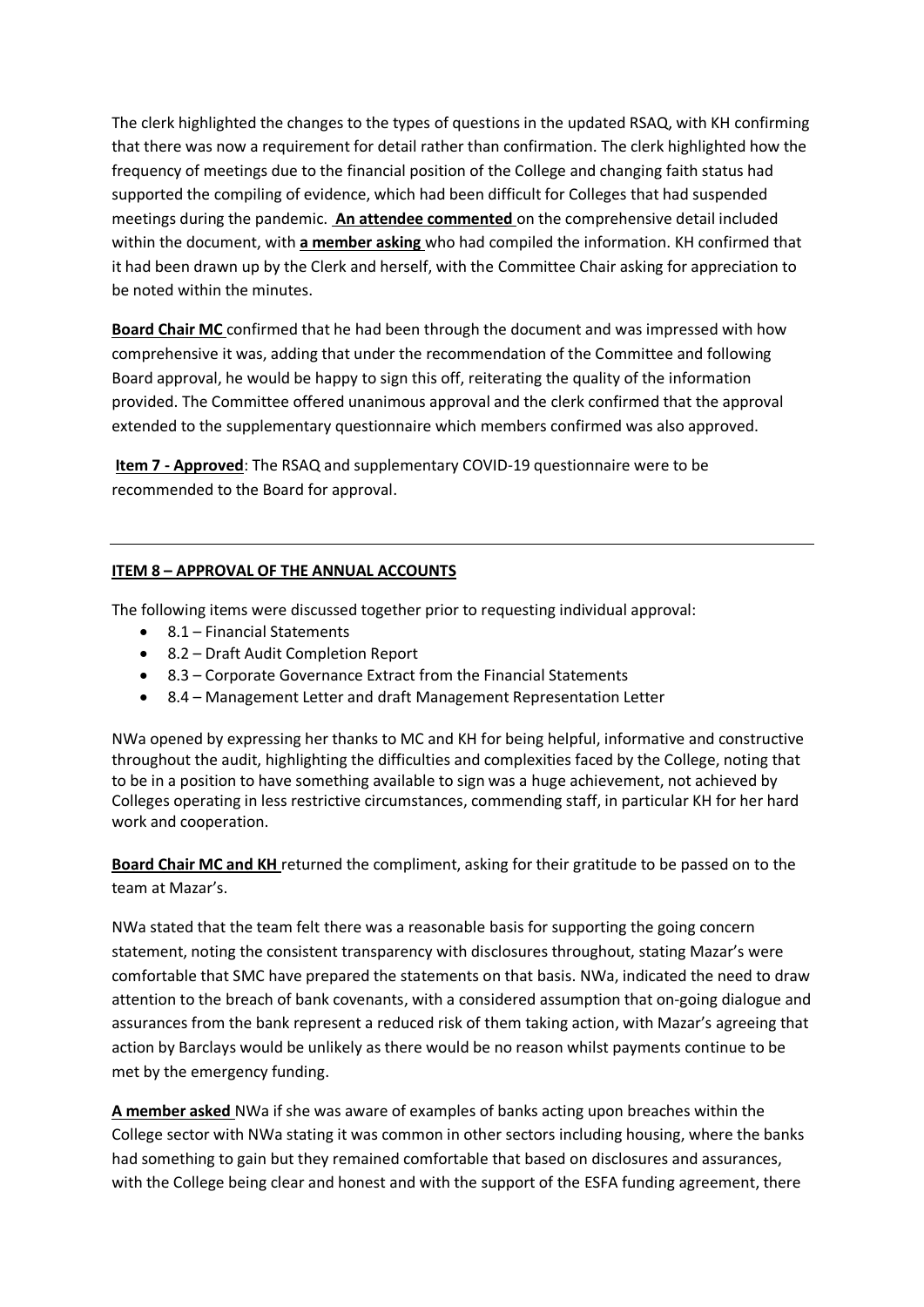was a reasonable basis for the going concern assumption however, there remained some uncertainty, with the report highlighting this.

**A member stated** that in their field of work this would be a red flag when dealing with a business under those circumstances and there would be concern around this, **asking** if the status of the College as a provider of education gave it a level of protection. NWa indicated that assurances came from transparency and open dialogue with stakeholders, including the ESFA and bank, adding that it would only be an issue if the College was seeking additional funding or had not disclosed the information.,

**An attendee asked** KH if the College received credit, with KH advising it was not common, although, if the College was asked to change their position to making payments upfront, the funding agreement would allow for this.

NWa advised the Committee that due to the additional risk relating to the covenant, the report would be reviewed by a second team and this may cause delays, preventing the College from completing the sign off of the accounts on Friday  $11<sup>th</sup>$  December. KH advised that with the revised January deadline, this would not cause any issues in relation to signing, providing the Board could approve them in principle on Thursday  $10<sup>th</sup>$  December with NWa advising that this would be clarified on Wednesday 9<sup>th</sup> December.

NWa summarised other significant risks including:

- pension liability: informing the Committee that Mazar's own team of actuaries had reviewed the assumptions ahead of offering reasonable assurance.
- valuation of assets: NWa advised that this concern was discussed with the Interim Principal, and although not impacting the period reviewed, would impact significantly the following year and therefore had been disclosed.

**A member asked** if there was a legal requirement to highlight the asset impairment, with NWa advising that the decision to close the College was not made within the review period, with the likely outcome at year end being a merger, therefore there had been no impact on the depreciation, however, with the decision to close in 2022 made ahead of the signing of the accounts, it was considered appropriate to include as a note to ensure transparency.

NWa summarised by advising of a small adjustment relating to the enhanced pension scheme, complimenting KH on a clean set of accounts, which had enabled the auditors to focus on the higher level issues, which had been commendable given the challenging circumstances.

**Committee Chair NW** confirmed that the hard work of KH needed to be recorded, extending his gratitude on behalf of the Committee. This was reiterated by members and attendees.

NW invited KH to provide any additional information ahead of asking for the relevant documents under Item 8 being approved. KH provided assurance around the figures included in the financial statements, advising of minimal adjustments relating to accruals and payments made after the presentation of period 12 management accounts, providing a summary of these.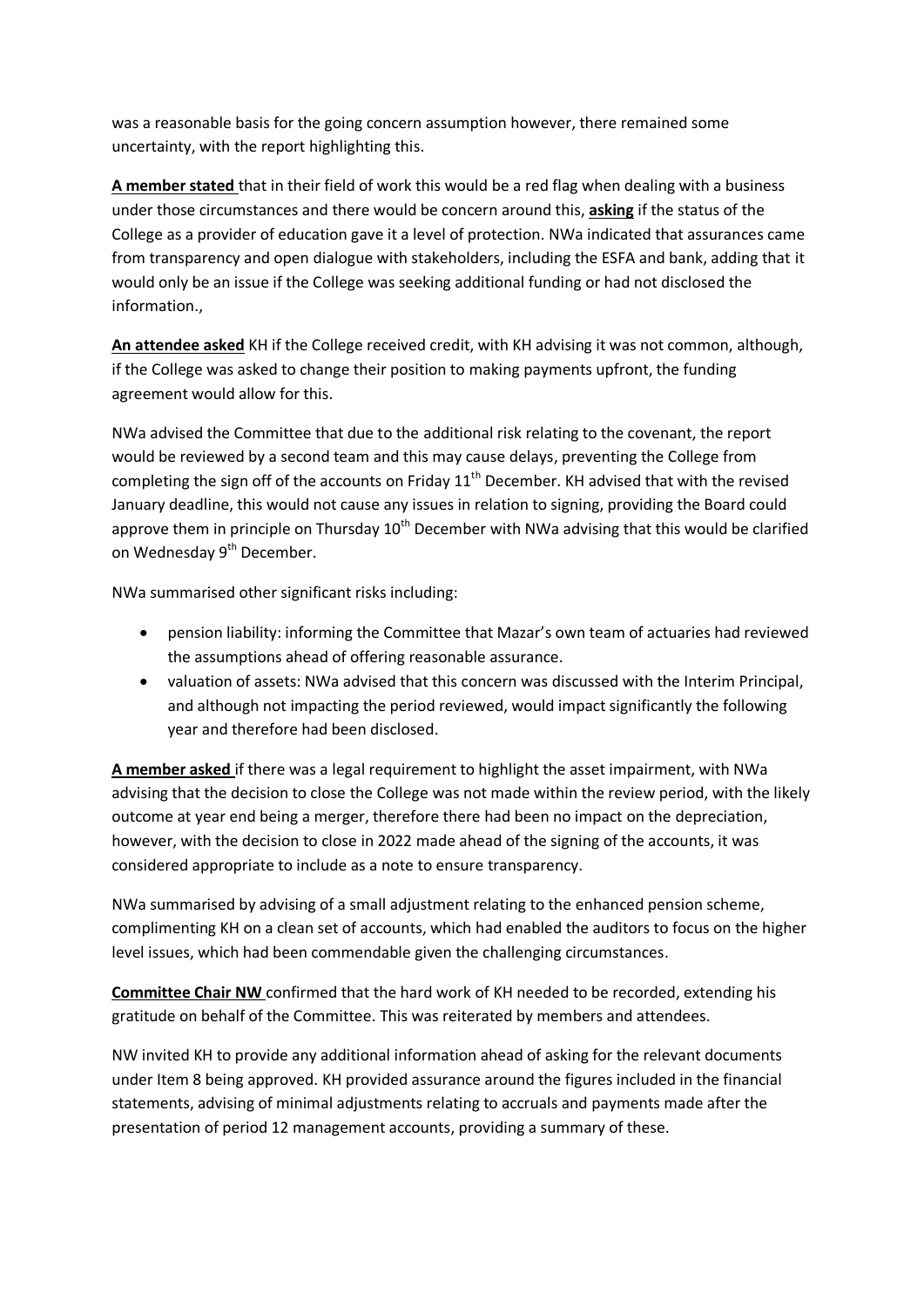NWa highlighted the 'non-standard' wording within the management representation letter, relating to the going concern position and assets, with the committee acknowledging their approval of these.

**A member asked** about the date of appointment included within the Financial Statements with the clerk confirming that the date presented was the date of reappointment for Governors serving more than one term.

With no further questions or comments, Chair, NW asked the Committee for their approval of:

- 8.1 Financial Statements
- 8.2 Draft Audit Completion Report
- 8.3 Corporate Governance Extract from the Financial Statements
- 8.4 Management Letter and draft Management Representation Letter

This was given unanimously.

**Item 8 - Approved:** The Committee offered their approval of all items presented under item 8 and resolved to recommend to the Board for approval the Financial Statements, Draft Audit Completion Report (subject to any minor alterations of wording required by a second team due to the increased risk relating to the bank covenant), the Corporate Governance Extract and the Management Letter and draft Management Representation Letter.

# **ITEM 9 -DRAFT ANNUAL REPORT OF THE AUDIT COMMITTEE TO THE GOVERNING BODY (FOR RECOMMENDATION TO THE BOARD)**

The clerk asked for tentative approval in principal of the report based on the content of the Self-Assessment Report. This would be compiled into the standard report format now the Committee had received the recommendation of the Auditors and given their approval of the Financial Statements. The final report would be circulated later in the day, with members asked to raise any issues with the report ahead of it being circulated to the Board ahead of Thursday's meeting.

**Item 9 - Approved:** The Committee offered tentative approval of the report based on the information presented and approved during the meeting. The final report would be circulated for member comments ahead of being presented to the Board for approval.

#### **ITEM 10 - INTERNAL AUDIT UPDATE**

KH advised that there had been a draft plan created for Internal Audit for 2020/2021, however, under the increased scrutiny of the FEC team and the ESFA and following the announcement of the teach out plan, this had been revised and now audit work would be allocated on a needs basis> KH confirmed that the only work included within the plan and for approval was a review of the emergency funding request procedure. KH advised that this would commence once a few applications had been made, with the first having been submitted for December and approved on the day it was made.

KH summarised the funding request process to the Committee, with rolling cash flow prepared to the end of July with the profile of what is needed until July already identified, with this process discussed with TIAA as internal auditor with an indication that this would be the first internal audit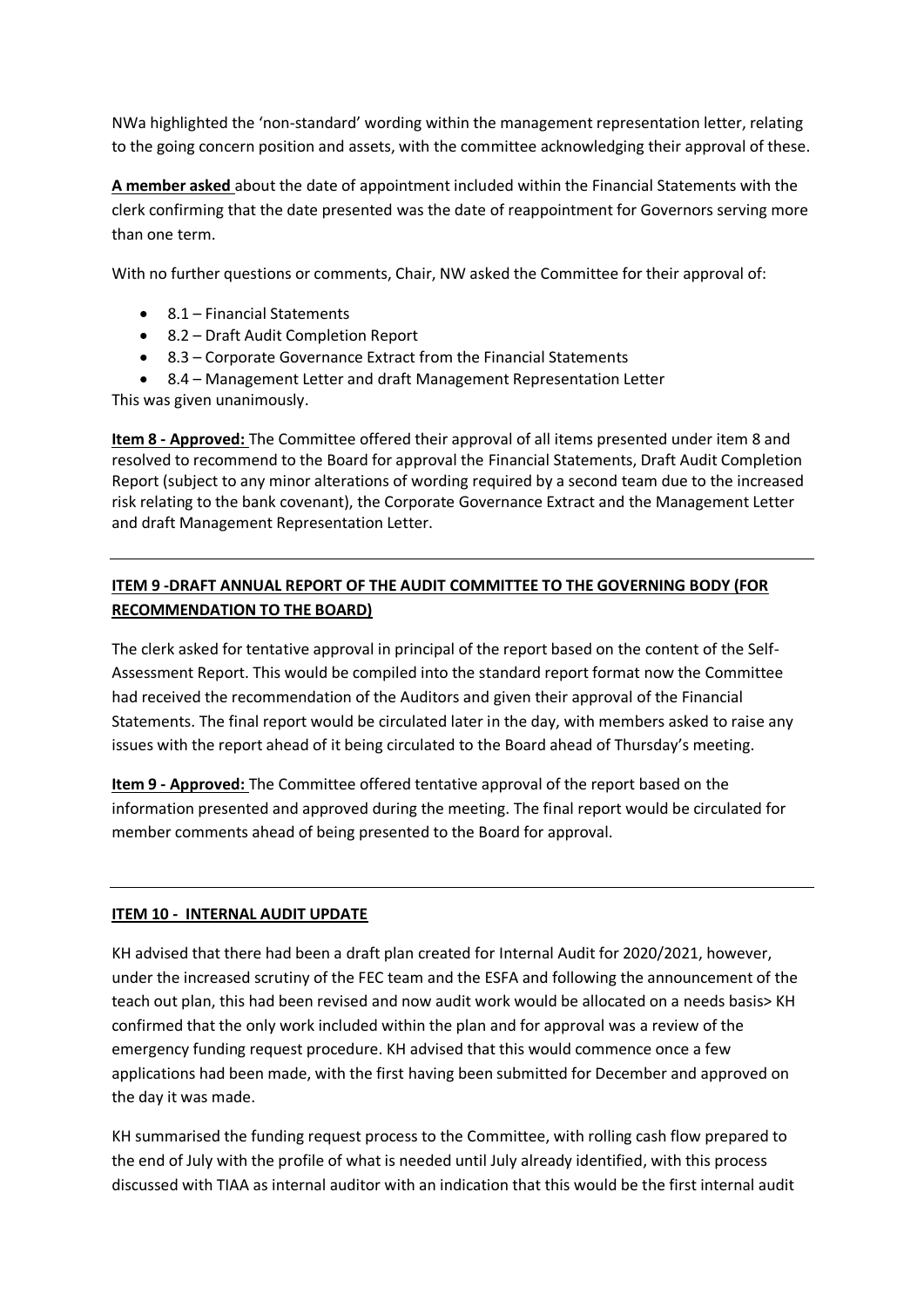of 2020/21. The Committee confirmed that they were happy to recommend IA on a needs basis for the coming year.

KH then summarised the detail of the rolling action summary circulated, noting that although actions had since been completed, these would remain on the summary until KH had seen details of the actions undertaken within the report to TIAA.

**Item - Approved:** The Committee noted the details of the verbal update and approved the piece of work recommended for the 20/21 year and noted the details of the rolling summary report.

### **ITEM 11 - RISK REGISTER INCLUDING THE RISK MANAGEMENT REPORT**

KH provided a detailed review of the contents of the risk register and risk management report, highlighting new and amended risks inclusive of the rationale for any changes and drawing attention to actions to mitigate the risks. KH summarised each risk and asked for comments and questions.

**A member commented** on the impressive way in which the COVID-19 risks had been mitigated, noting the increased infection rates locally with comparably low infections within the college **and asked for** the thanks of the Committee to be passed on to staff.

**A member highlighted** that it was evident from other information that the IT manager had left **asking** if a replacement had been appointed and the impact of this on the blended learning program. KH confirmed the replacement would start on January  $4<sup>th</sup>$  2021, although highlighting minimal impact on the delivery of online teaching as the responsibility for supervision and support of this was undertaken by an E-Learning Manager with significant ICT experience, supporting staff with training and practical teaching support and advice, leading this area in collaboration with the Director of Teaching and Learning. KH clarified that the IT manager that had left was responsible for technical aspects, inclusive of the network, equipment and systems, which continued to be supported by the IT technician.

**A member asked** if there had been a significant number of learners requesting to transfer to other Colleges since the announcement of the closure, with KH advising that there had not, with it being considered too late in the year to transfer as considerable course content had already been delivered. KH reassured the Committee that this was being closely monitored on a weekly and monthly basis with a separate report to the ESFA detailing the number of all students or staff that leave, inclusive of reasons, noting the differing impact of year 12 or 13 students leaving.

**A member** commented on the comprehensive detail and ease of identification for changing risk levels within the report and highlighting of new risks, again thanking KH for her time and efforts in this area.

**Item 11 - Noted:** Members noted the comprehensive detail of the risk register and risk management report.

#### **ITEM 12 - GDPR REPORT**